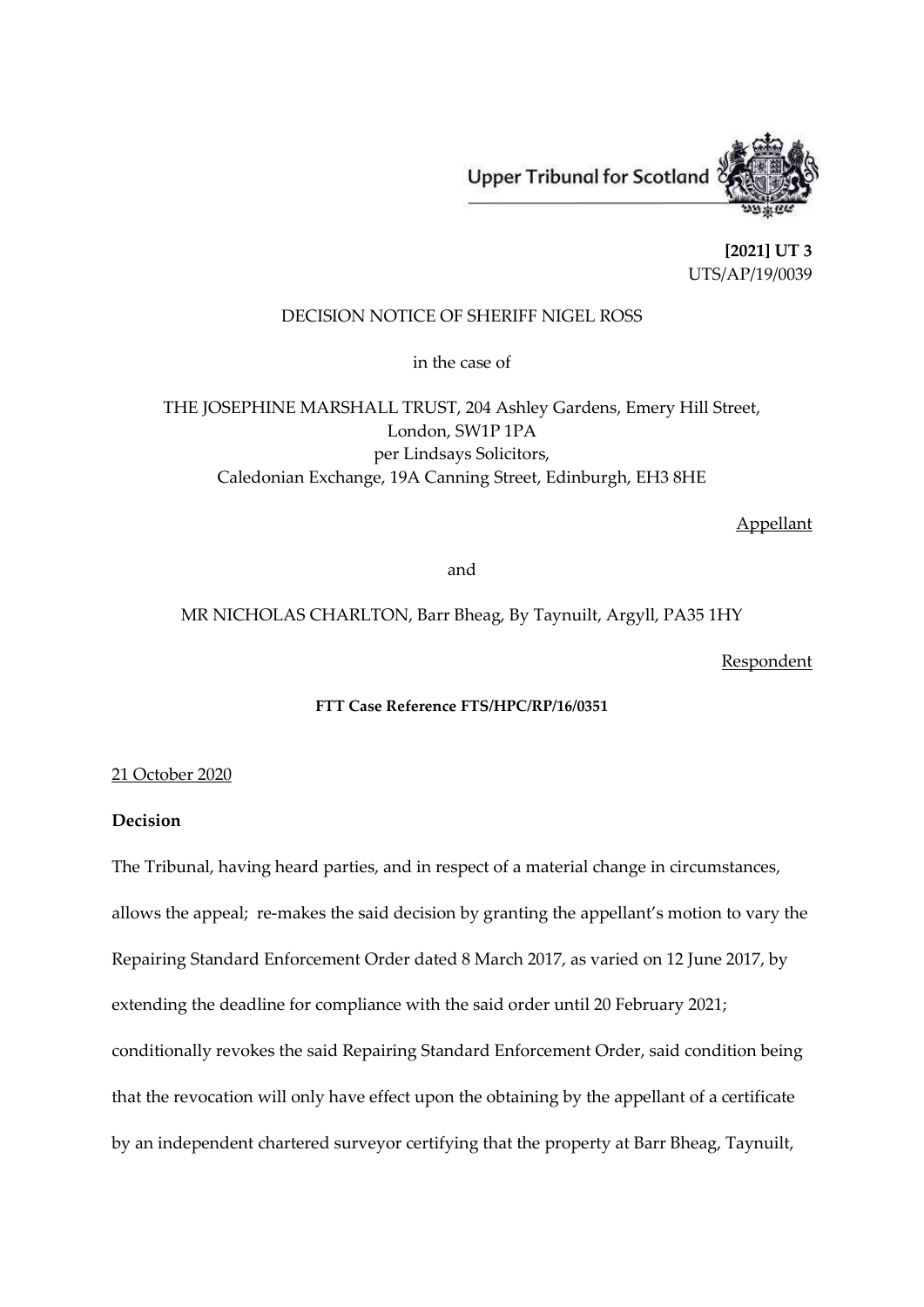Argyll has been fully demolished; expressly reserving to the respondent any claim he may have against the appellant arising prior to the date hereof; makes no further order.

**Note**:

[1] The present appeal is one of a number of disputes arising from the respondent's tenancy of the property at Barr Bheag, Taynuilt, Argyll. There have been previous appeals to the Upper Tribunal ("UT") and to the Court of Session. As a result of procedure to date, the appellant has undertaken to the Court of Session to demolish the property within 6 months of obtaining vacant possession. That undertaking reflects earlier statements of intention.

[2] The related appeals were heard by the UT and led to a conjoined judgment dated 28 May 2019. The respondent appealed that decision to the Court of Session. In the meantime, the appellant applied to the First-tier Tribunal (the "FtT") for variation of the deadline to comply with the outstanding RSEO, such variation to have effect until the conclusion of the proceedings before the Court of Session. The FtT, by decision dated 11 July 2019, refused that application, primarily on the grounds that the RSEO remained in place to protect the tenant, the respondent, who was then in occupancy of the property. It is against that decision that the current appeal is taken, with a motion to vary the deadline instead to 20 February 2021.

[3] There has been a material change in circumstances, which had it been before the FtT would necessarily have had material relevance to their decision-making. That change of circumstances is that the tenancy has come to an end. The respondent vacated the property on 20 August 2020. As a result, the RSEO now has no substantive effect on the tenant's wellbeing, because the tenant is not in residence and has no continuing requirement for its

2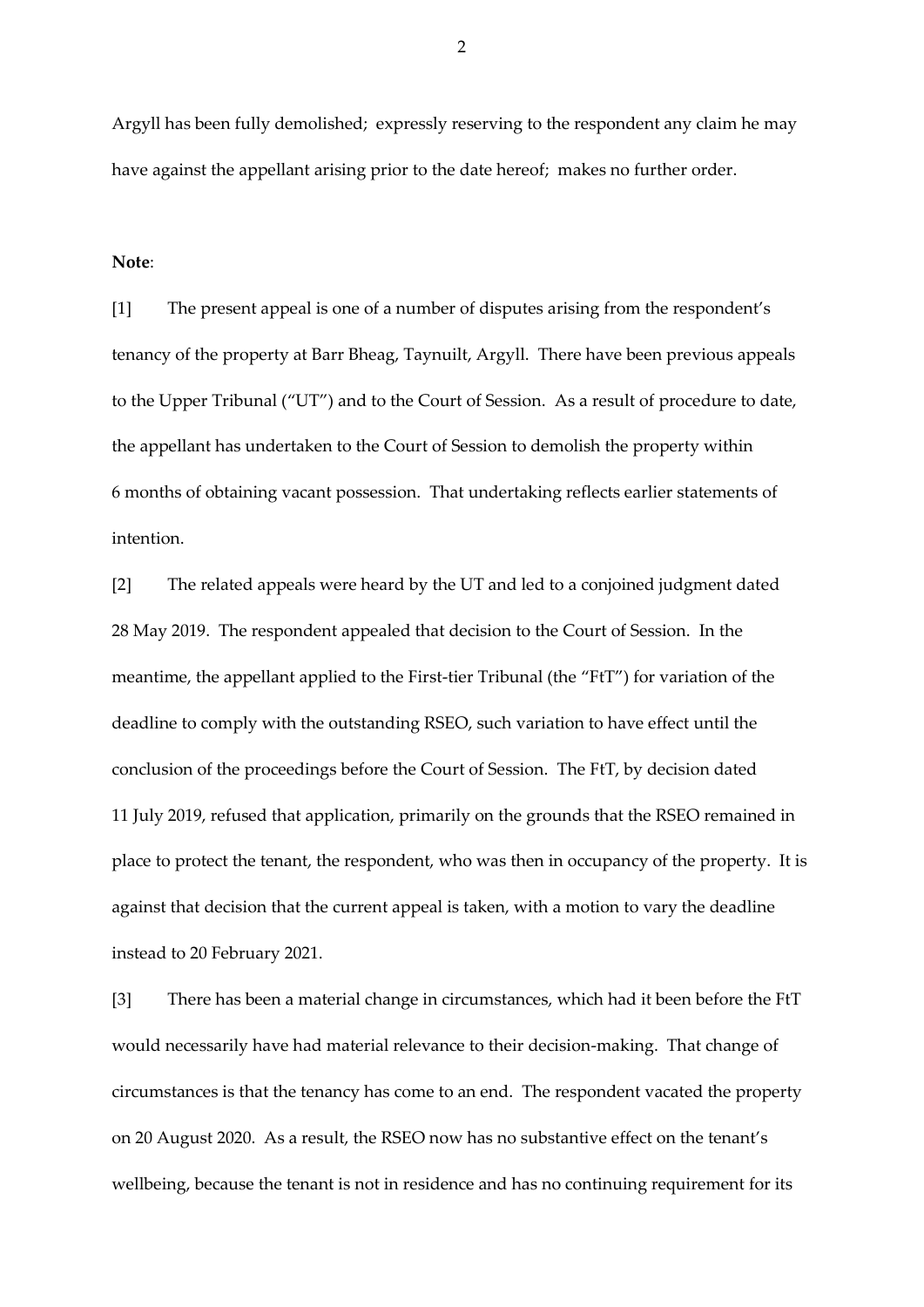protection. That is not to say that the RSEO has no relevance at all, as it serves to compel the appellant to continue in their stated desire to demolish the property. For that reason, the appellant does not seek to revoke the RSEO.

[4] What the appellant now seeks is a period of 6 months from the date of vacant possession on 20 August, to allow demolition to take place. That leaves just over 4 months from now. The appellant's agent informed me that demolition is presently blocked by the requirement for utilities such as electricity to be removed, and delay on the part of the utilities companies. Once resolved, demolition would be carried out relatively quickly. In the event that operations were not completed by 20 February 2021, the repairing obligation under the RSEO could once again be enforced.

[5] The respondent was concerned that any existing rights he may have against the appellant may be thwarted by the present order. It was explained that, if he had any pre-existing rights, they would not be so affected. All that is changing is the ability of any party, including third parties such as the police and the local authority, to enforce the terms of the RSEO, until the new deadline of 20 February 2021. The wording of the decision expressly preserves any such, presently hypothetical, rights against the appellant, in order to give some reassurance.

[6] In terms of section 47 of the Tribunals (Scotland) Act 2014 (the "2014 Act") the UT can uphold or quash the decision on the point of law in question, being the point of law referred to in section 46(2). The original point of law raised was an ancillary one, as to whether the conjoining of the two related appeals had the effect of suspending the RSEO until the decision of the Court of Session was issued on 9 April 2020. That point is now superseded and does not require decision. In the appeal as presented, the appellant raised the further legal challenge that the decision of the FtT dated 11 July 2019 was an error in law,

3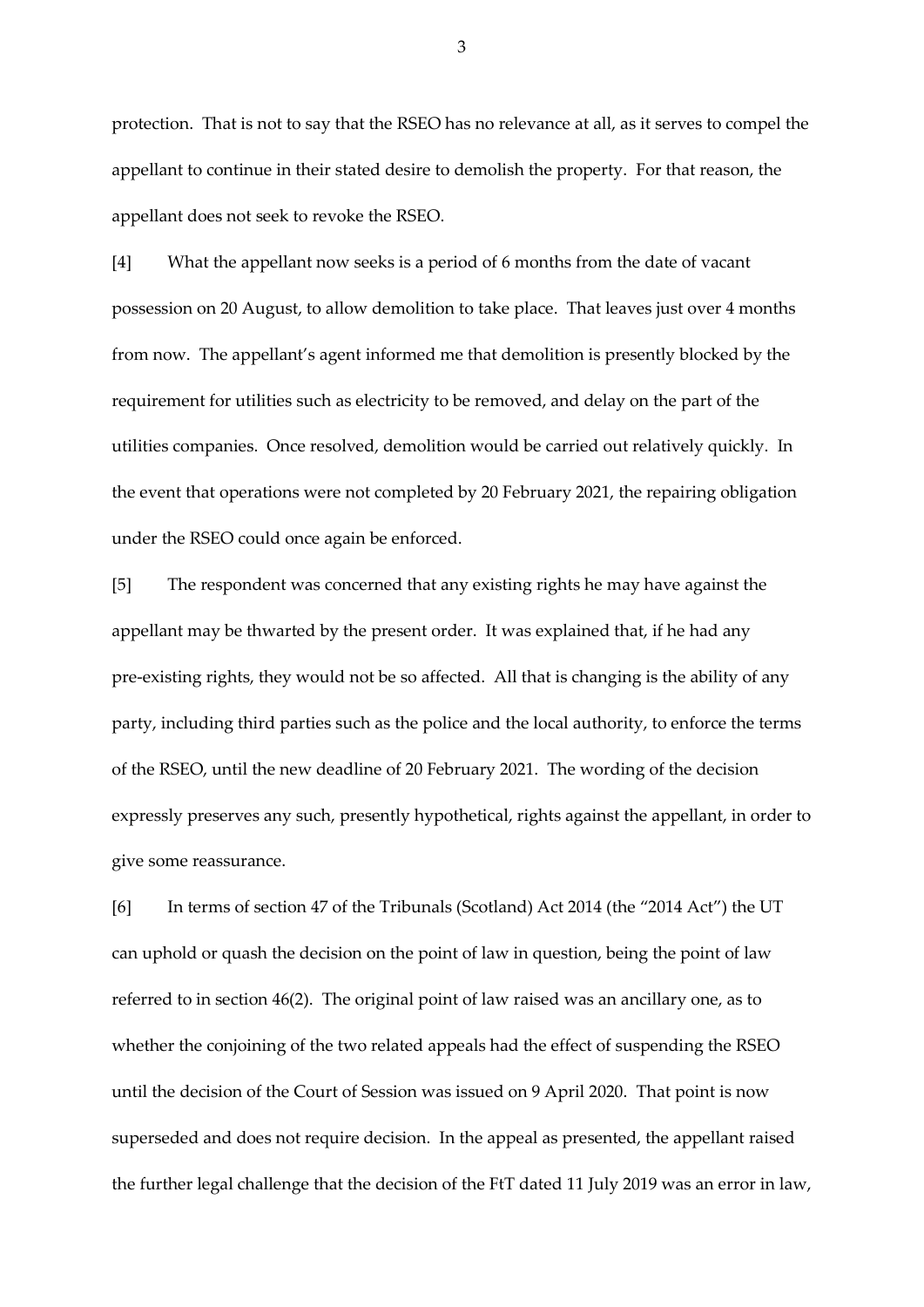in that it failed to take into account material considerations, namely the (then) likely departure of the tenant, and the likelihood of early demolition. It was further submitted that the decision was irrational in requiring the continued and extensive repair of a building which was about to be demolished. To the extent those grounds exceeded the permission to appeal granted by the FtT, I permitted those grounds to be advanced.

[7] During oral submissions, those grounds were advanced but were not subject to full submission on the authorities. I therefore do not discuss the merits of the legal propositions. However, the grounds are nonetheless before this tribunal for decision. Following discussion, it was not disputed that there was real benefit in dealing with matters arising rather than remitting the matter to the FtT to address anew. It was not disputed, and in any event it is evident, that the end of the tenancy was a material change in circumstances, and a further decision by the UT, which upheld the original decision, in the knowledge of that change of circumstances, may itself be irrational and amount to an error of law. In any event, while section 47 allows the UT to uphold or quash the decision, it does not limit that power to decisions made in error of law, but more generally refers to "the point of law in question". It expressly permits the UT to re-make the decision.

[8] The just and practical disposal of this case requires the application to be granted. Since the decision of 11 July 2019 the factual position has materially changed. There is no longer a tenant who requires the protection of the original RSEO. To permit the enforcement of the RSEO (and I was told that steps were underway to encourage enforcement), to compel a large amount of renovation work (the details of which are discussed in the associated appeals) to be carried out on a property which is in course of demolition, where no tenant has any practical interest in the state of repair, is so clearly irrational as to require a remedy. The RSEO remains in place, and thereby the interests of any future (hypothetical) tenant,

4